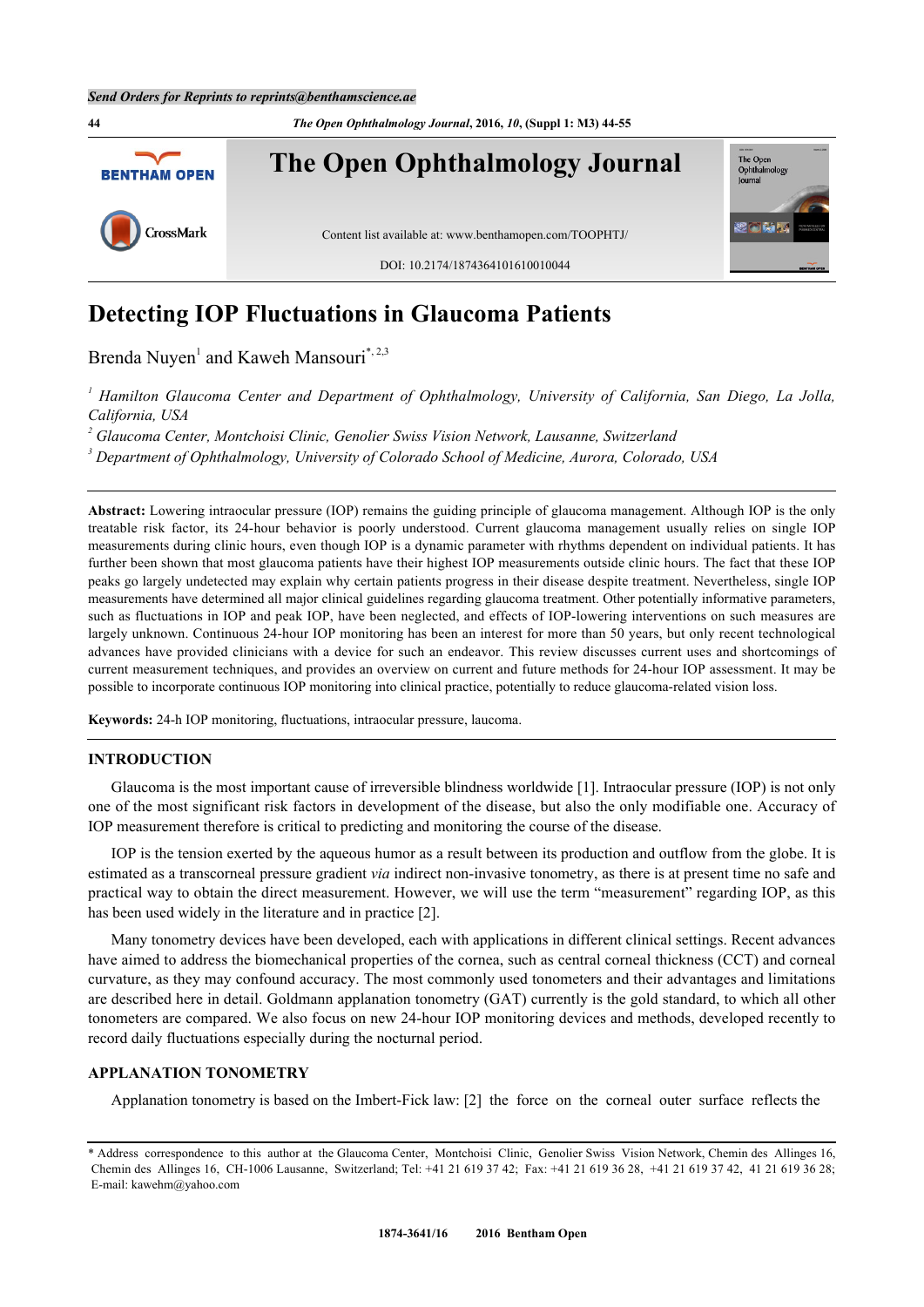pressure at the inner cornea, which translates as the pressure in the anterior chamber. The estimated IOP would approach the "true" IOP if the structural properties of the cornea were virtually insignificant and the applanated area were infinitely small relative to the corneal surface area. However, not only are these two assumptions untrue in reality, but also the cornea itself, with the corneal surface tear film, presents an opposing force on the applanator. Applanation tonometry is most precise at the average CCT of 525 μm, and more studies are currently underway to determine the particular influence of the other corneal structural properties.

# **GOLDMANN APPLANATION TONOMETER**

Developed in the 1950s [\[3](#page-6-2)], GAT involves a slit-lamp mounted device with a prism on the tip of the tonometer. This tip is placed against the central cornea, which has been anesthetized and stained with topical fluorescein dye. The tonometer head is gently advanced to apply force to the cornea, until the inner edges of the two half-circle mires make contact as viewed with a cobalt blue filter through the slit-lamp [[4\]](#page-6-3).

Although GAT is the most widely used tonometer worldwide, it has its limitations. GAT IOP readings are influenced by corneal structural parameters, the most studied of which is CCT. Lower CCT (less than 525 μm) is associated with IOP underestimation, and higher CCT (greater than 525 μm) with IOP overestimation[[5](#page-6-4)[, 6\]](#page-6-5). Furthermore, some studies have found that corneal thinness could be an independent risk factor for the progression of disease [\[7](#page-6-6)].

Corneal irregularities also influence the accuracy of GAT measurements. With significant astigmatism (greater than 3 diopters), the area applanated is elliptical rather than circular. Diseases that affect the corneal shape and structure also interfere with GAT accuracy. The more conical corneal shape found in keratoconus, a disease of corneal degeneration, impedes the accuracy and precision of GAT IOP measurement [\[8](#page-6-7), [9\]](#page-6-8). GAT tends to obtain much lower measurements at the conical apex, relative to the flatter and thicker regions of the cornea, and thus the overall GAT measurement in keratoconus tends to underestimate the IOP. Lastly, GAT IOP in eyes post corneal surgery is less accurate compared to non-surgerized eyes [[10\]](#page-6-9).

In summary, GAT is the most commonly used method of tonometry, but structural factors of the cornea limit its accuracy in practice. Formulas have been developed as an attempt to characterize and quantify these corneal properties, but no consensus exists regarding their use in the clinical setting [[11\]](#page-7-0). Despite its limits, GAT remains the reference standard to which other, newer tonometers are compared.

# **Perkins Handheld Tonometer**

The Perkins tonometer is a portable version of GAT, which does not require slit-lamp mounting. Therefore it is useful for patients unable to tolerate an upright slit-lamp examination, such as children, anesthesized or intubated patients, and patients who must be supine. Because the Perkins tonometer and GAT use the same principles of applanation tonometry, they share similar advantages and limitations. Their accuracy is similar, with a mean difference of 1.0 mmHg [\[12](#page-7-1), [13](#page-7-2)]. The Perkins tonometer also offers reasonable reliability, as shown in a study comparing several tonometers to GAT [\[14\]](#page-7-3). Thus the Perkins tonometer is a good choice for portable tonometry, given its similarity to GAT in method and accuracy.

#### **Non-Contact Tonometer**

The non-contact tonometer (NCT), otherwise known as the pneumatic applanation tonometer (*not to be confused with the pneumatonometer*), is essentially a Goldmann tonometer that uses an air puff as the applanating force. A burst of pressurized air transiently applanates the cornea, while the surface reflects light from a laser beam. The amount of light reflected during the time of applanation is compared to the time during which the surface is applanated by the air, and the IOP measurement is determined electronically. Other measurements are obtained in this process, including the ocular pulse amplitude and several values that assess the efficiency of aqueous outflow through the trabecular meshwork [\[4](#page-6-3)].

The NCT offers notable advantages, such as increased level of automation and lack of direct contact (and thus no risk of infection transmission) [[15](#page-7-4) - [17\]](#page-7-5). Cook *et al*., in a study comparing several tonometers, found that the NCT had the most precision in IOP measurement; more than 60% of its readings were within 2 mmHg of that obtained by GAT [\[14](#page-7-3)]. However other studies have found that the NCT systematically overestimates by 0.12-0.58 mmHg, compared to GAT [\[15](#page-7-4), [16](#page-7-6), [18](#page-7-7)]. In addition, CCT may influence the NCT to a greater extent than it does GAT [[19\]](#page-7-8). Patients also may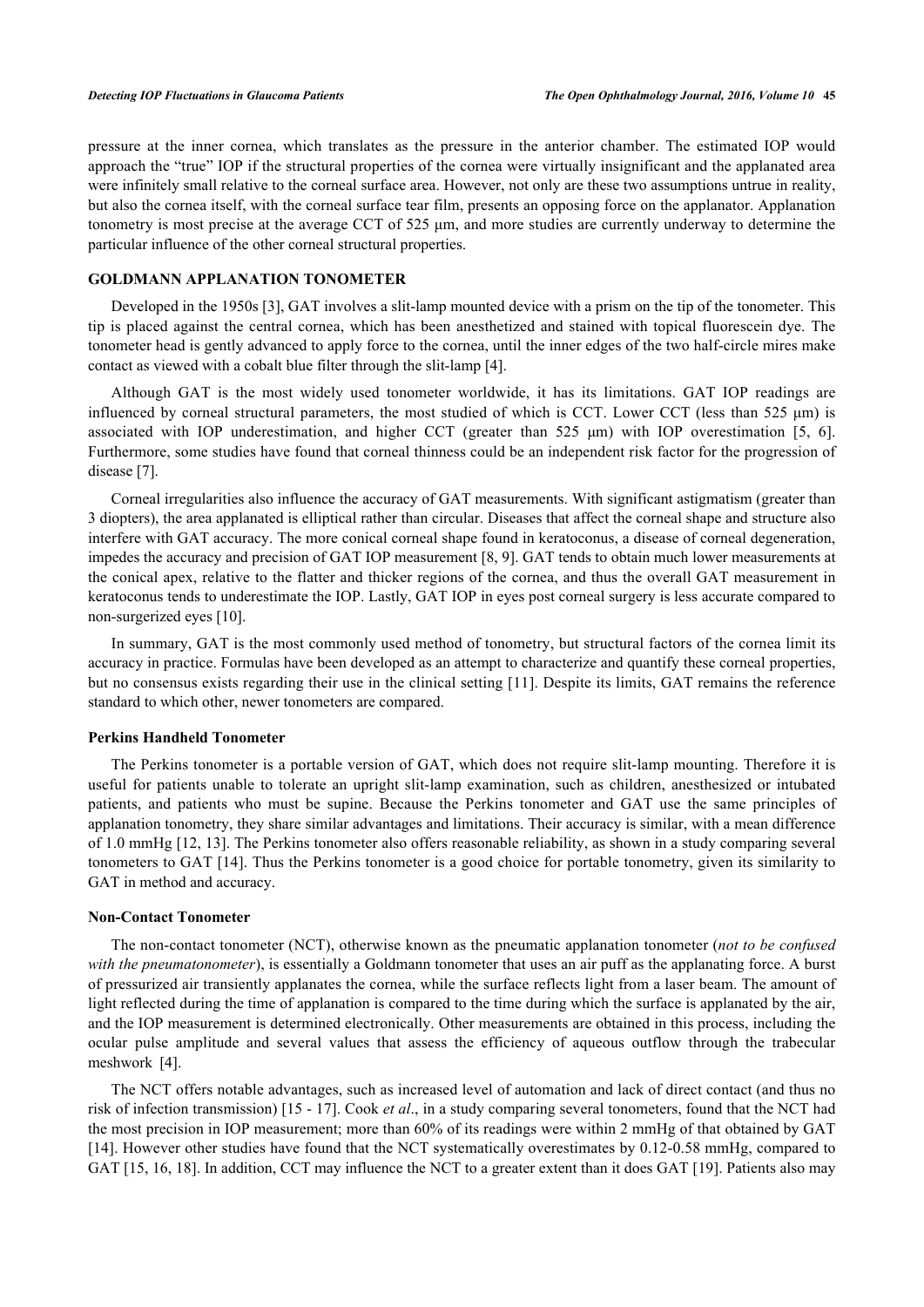squeeze their eyelids while awaiting the air puff, thereby interfering with accurate measurement using the NCT. Therefore, the NCT may be an easy-to-use IOP screening method, but measurements should be considered in light of the above limitations, especially corneal structural properties.

# **OCULAR RESPONSE ANALYZER**

A modern version of non-contact tonometry is the ocular response analyzer (ORA). Its most noteworthy advantage is that it characterizes the biomechanical factors of the cornea that influence IOP measurement and can adjust readings in context of these properties. Using an air burst to applanate the cornea and an electro-optical system to measure readings, the ORA records two IOP values at the times the cornea is flattened: first, during inward applanation (as the cornea moves inward by the force of the air puff), and secondly, during outward applanation (as the cornea moves outward to return to its baseline). The cornea provides structural resistance during both processes, so the two IOP values are not the same. The difference between the values is corneal hysteresis (CH) [\[20,](#page-7-9) [21](#page-7-10)]. CH may offer glaucoma risk information [[4\]](#page-6-3), as increased corneal elasticity has been associated with progression of disease [\[22](#page-7-11), [23](#page-7-12)].

The ORA obtains three other measurements, in addition to CH: the corneal-compensated IOP (IOP<sub>cc</sub>), Goldmanncorrelated IOP, and the corneal resistance factor (CRF)  $[24]$  $[24]$ . The IOP<sub>cc</sub> is less influenced by corneal biomechanical properties (most notably CCT [[21\]](#page-7-10)), when compared to GAT IOP readings [[20](#page-7-9), [25](#page-7-14) - [28\]](#page-7-15). Additionally, the ORA does not require direct contact and thus avoids need for anesthesia and for tip disinfection. When compared to other tonometers in the setting of glaucoma, keratoconus, and post corneal surgery, the ORA performs rather well. In eyes with glaucoma, Sullivan-Mee *et al*. determined the ORA had reasonable repeatability and reproducibility when compared to GAT and the DCT (discussed below). Another study found disagreement in the IOP readings from the different tonometers, and that the most consistent factors correlating with measurement dissimilarity were ORAmeasured factors: CH and CRF [[29\]](#page-7-16). Therefore in the setting of glaucoma, the ORA provides additional information to interpret accuracy in IOP measurement.

Even with improved accuracy and additionally clinically useful information, the ORA presents disadvantages as well. It lacks portability, as it requires mounting on a table, and requires frequent upkeep due to its complex electrooptical system [[4\]](#page-6-3). But all in all, the ORA provides reliable and reproducible IOP measurements and clinically useful data, in various ophthalmologic settings [[30,](#page-7-17) [31](#page-8-0)]. Future studies involving the instrument can aid in elucidating further the role of the corneal structural properties in IOP measurement.

# **CORVIS ST**

Another relatively new variation of the NCT, the Corvis ST (CST) uses a high speed camera to record the dynamic deformation of the cornea [[32](#page-8-1)]. This method also allows detailed investigation of how corneal biomechanical factors change with the deformation caused by applanation, including corneal velocity, corneal applanation length, and corneal deformation amplitude [\[33](#page-8-2)]. Good agreement has been found between GAT and CST measurements [\[34\]](#page-8-3). However, controversy still exists regarding the effect of CCT on CST compared to its effect on other tonometers.

# **INDENTATION TONOMETRY**

With indentation tonometry, a force will indent into a soft object more so than into a hard object [[4](#page-6-3)]. Thus with the eye, the higher the IOP, the more weight or force that is necessary to push against and indent the cornea.

# **SCHIOTZ TONOMETER**

Developed in 1905, the Schiotz tonometer uses a weighted plunger: for every 0.5 mm that the plunger indents into the cornea, the needle shows an increase of 1 unit. This scale reading is then converted into IOP in mmHg. Its limitations include the requirement of the supine position for use, and a corneal abrasion theoretically is possible with the patient's eye movement. Frequent or prolonged measurement also can induce aqueous humor leak from the eye, so that subsequent measurements may be falsely low. The Schiotz tonometer is also affected by scleral rigidity, elasticity, and other structural properties of the eye; for example, increased (*versus* decreased) elasticity overestimates (*versus* underestimates) IOP.

# **MACKAY-MARG TONOMETER**

Using both indentation and applanation principles, the MacKay-Marg tonometer is generally regarded as the most accurate and precise tonometer, even when compared to GAT [\[4\]](#page-6-3). The MacKay-Marg tonometer correlates well with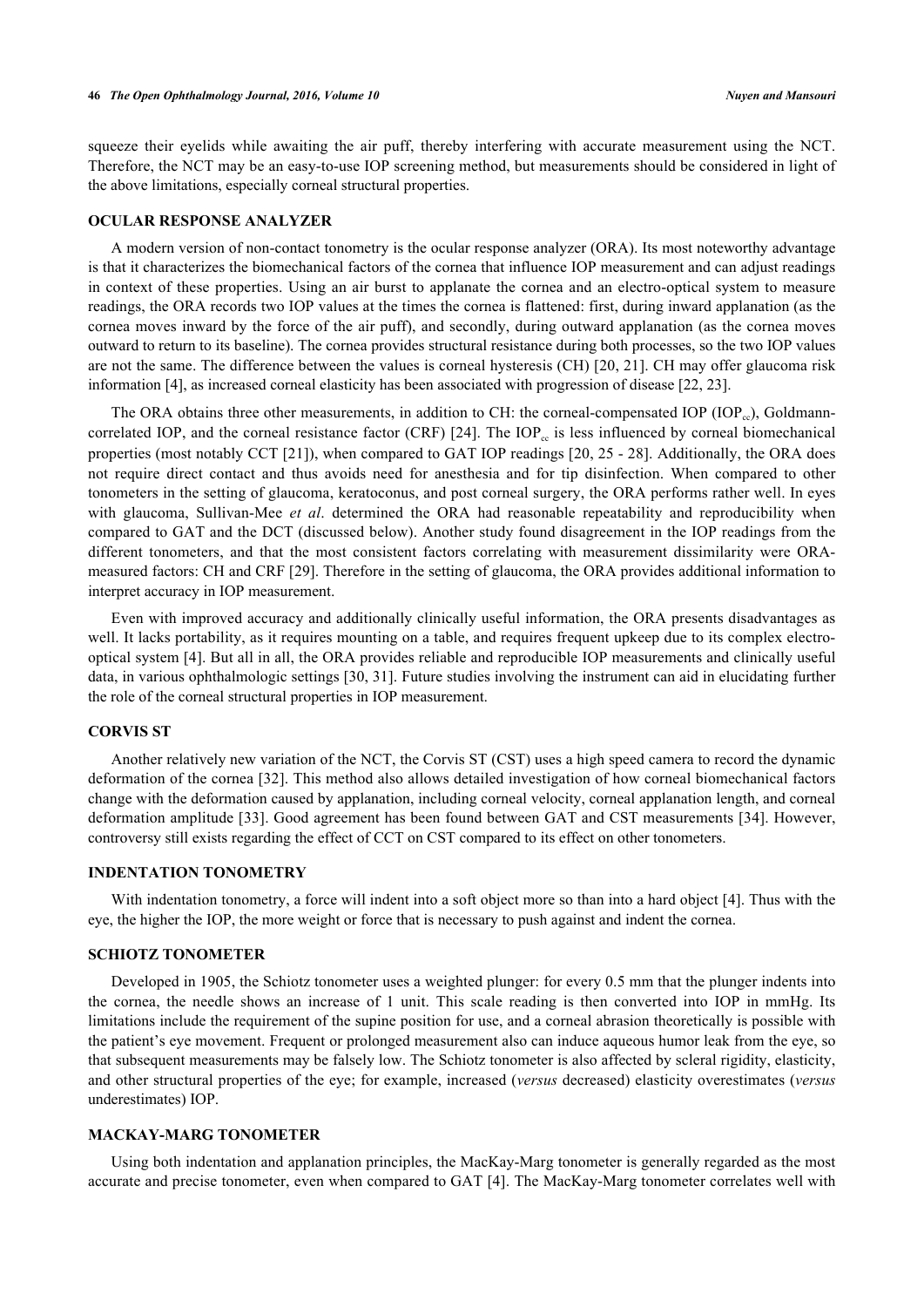other tonometers that use applanation [[35\]](#page-8-4).

*Versus* GAT, it may be less affected by corneal properties [[36\]](#page-8-5) and more accurate with scarred corneas [[37\]](#page-8-6). The Tono-Pen uses the same principles, as a portable version of the MacKay-Marg tonometer.

# **TONO-PEN XL**

The Tono-Pen XL is a direct successor to the MacKay-Marg tonometer and uses the same principles of indentation tonometry. It is portable, can be used in both supine and upright positions [\[38](#page-8-7)], and offers easy calibration and operation by using a digital readout. Besides basing the final IOP reading on a minimum of four measurements to increase precision, the Tono-Pen XL provides a value called the coefficient of variation: it must be less than 5% for the IOP measurement to be considered accurate. The instrument also uses disposable latex covers and thus does not require tip sterilization. The Tono-Pen XL can measure IOP through bandage contact lenses, which makes it useful in settings such as chemical burns and neurotrophic keratopathy [\[39](#page-8-8), [40\]](#page-8-9). It is more accurate than GAT in measuring IOP of eyes with irregular corneas, as its tip has a smaller contact area (2.36 mm<sup>2</sup> for Tono-Pen XL *versus* 7.35 mm<sup>2</sup> for GAT) [\[40](#page-8-9)].

Although directly related to the MacKay-Marg tonometer, the Tono-Pen XL has not been determined to be as accurate or precise as its predecessor. Close correlation has been found with GAT [\[41](#page-8-10) - [43\]](#page-8-11), but other studies show that the measurements of the Tono-Pen XL are far too different to be considered appropriate for clinical use [[44,](#page-8-12) [45\]](#page-8-13). In one study, the Tono-Pen XL correlated well with GAT for IOP less than 20 mmHg, but for readings greater than 20 mmHg, the Tono-Pen XL demonstrated significant underestimation [[46](#page-8-14)]. Salvetat *et al*. found the opposite result: higher IOP readings (greater than 24 mmHg) correlated with overestimation [\[47](#page-8-15)]. The accuracy and precision of the Tono-Pen XL therefore needs further clarification and study. The device is useful as a portable instrument and in the setting of irregular corneas as it has a relatively small contact area, but its IOP readings should be interpreted within the context of other factors such as IOP range and corneal properties (for example, CCT).

#### **PNEUMATONOMETER**

The pneumatonometer (PT; *not to be confused with the pneumatic applanation tonometer*) similarly uses both indentation and applanation techniques [[48\]](#page-8-16). The cornea is indented gently by a flat tip on a pneumatic sensor floating on a column of area, and IOP is measured when the pressure applied equals the pressure exerted by the anterior chamber. The reading is available on a digital readout or as a paper tracing to provide real-time data, over the course of five to ten seconds. No inherent force is transmitted to the eye, compared to other tonometry techniques.

Because actual corneal contact is negligible with the instrument, the PT can reliably measure IOP with abnormal corneas: in contact lens wearers [[49\]](#page-8-17), in patients with corneal scarring and edema, and in patients with negligibly visible corneas. Similarly, it can easily be used with neurotrophic corneas. In eyes post LASIK, the PT was found to be more accurate than GAT [[50\]](#page-8-18). The PT does not require a specific probe orientation [\[38](#page-8-7)] or a slit-lamp mount [\[4](#page-6-3)].

Some studies, however, have determined that the PT underestimates IOP at lower ranges (less than 10 mmHg) and overestimates IOP at higher ranges (greater than 25 mmHg) [[51\]](#page-9-0). The PT has also been found to have significant correlation with CCT [\[52](#page-9-1), [53](#page-9-2)]. The PT also has practical limitations, namely cost; the probe tips, air canisters, and graph paper require frequent replacement. All in all, however, the PT offers a practical and relatively accurate screening method, especially in eyes with abnormal corneal structure and shape.

# **OTHER TYPES OF TONOMETERS**

# **Rebound Tonometer**

Described by Dekking and Coster in 1967 [[54](#page-9-3)], the iCare rebound tonometer (RT) is a portable device that uses a magnetized probe to make gentle contact transiently with the cornea. Speed of probe deceleration is correlated directly with higher IOP. The main advantage of the RT is ease of use, given its portability, use of disposable tips, and lack of anesthesia requirement. To enhance accuracy, it requires six measurements and determines mean pressure and standard deviation, after disregarding the highest and lowest readings [\[55](#page-9-4)]. Also, RT readings at the corneal periphery correlate well with those done at the central cornea, so that probe orientation has relatively little bearing on measurement accuracy [\[56](#page-9-5), [57](#page-9-6)]. Therefore the RT is notably useful for eyes with post-surgical or abnormally shaped corneas [\[58](#page-9-7), [59](#page-9-8)].

However, controversy still exists regarding the accuracy of the device. It has been shown that the RT overestimates IOP when compared to GAT [[60](#page-9-9) - [62](#page-9-10)], with differences ranging from 0.6 mmHg [[61](#page-9-11)] up to 7.7 mmHg in eyes with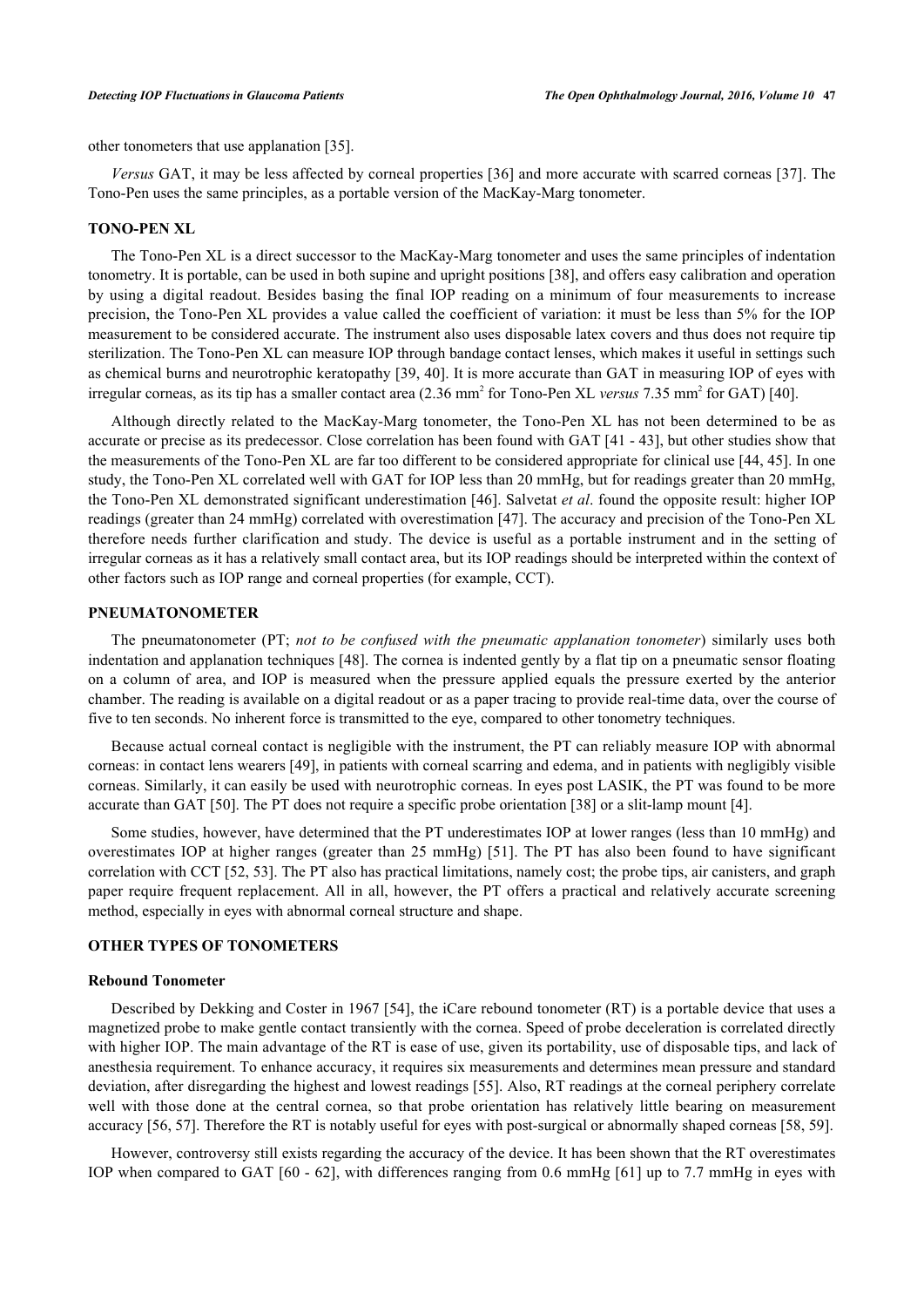higher IOP values [\[63](#page-9-12)]. Corneal properties, including CCT, CH, and CRF (but notably not corneal curvature) [\[56](#page-9-5), [64\]](#page-9-13), have been determined to affect RT IOP readings. A study did however determine that the intersession repeatability of the RT was similar to that of other tonometers, including the NCT and the Tono-Pen XL [\[65](#page-9-14)]. Other limitations of the RT include its inability of use in supine patients and its cost given the one-time use nature of the pins.

Overall, the RT is an easily used IOP screening device, which can be used among non-specialized personnel. It is mainly limited by its inability to account for corneal properties on IOP measurement [[55\]](#page-9-4).

#### **Dynamic Contour Tonometer**

The dynamic contour tonometer (DCT), *i.e*. the Pascal tonometer, was devised to be essentially free of corneal structural influence [\[66](#page-9-15)]. Instead of applanation or indentation, it operates *via* contour matching: the tip holds a cover shaped in the contour of the cornea, so that it avoids changing the shape of the cornea during the process. Theoretically the accuracy issues presented by corneal structural parameters are circumvented [[67](#page-9-16), [68](#page-9-17)]. The tip houses a pressure sensor that records IOP 100 times per second; from these readings, the device determines the mean IOP and the ocular pulse amplitude (OPA). The OPA is the difference between the average systolic and diastolic IOP, and thus a reflection of choroidal vessel filling. Therefore it can be used to represent ocular blood flow [\[55](#page-9-4)]. Low ORA has also been correlated with worsening glaucomatous progression [\[69](#page-9-18)].

Namely because of lessened influence of corneal biomechanical parameters, the DCT has been found to be more accurate compared to GAT [[55\]](#page-9-4). Francis *et al*. determined that DCT readings are less influenced by CCT but still affected by the curvature of the cornea. However, the effect of this curvature on DCT still remained less than that of CCT on GAT [[70\]](#page-9-19). With glaucomatous eyes, the DCT has improved repeatability and reproducibility compared to GAT and the ORA [[71\]](#page-9-20). A study was done to compare GAT, the ORA, and the DCT on patients with primary open-angle glaucoma, ocular hypertension, normal-tension glaucoma, and glaucoma suspect[[29\]](#page-7-16). There was a substantial dissimilarity in mean IOP measured by the three tonometers; the most consistent confounders of this discrepancy were determined by multi-regression analyses to be CH and CRF - values determined by the ORA. This is reasonable because the ORA records its measurements over more time and thus would be more influenced by corneal structure. Even though Milla *et al*. confirmed that corneal parameters had less impact on DCT readings, the group did determine that the DCT agreed well with GAT at CCT between 540 and 545 μm, but not at the extremes of corneal thickness [[72\]](#page-10-0).

The DCT has practical limitations as well. It lacks portability given it requires a slit-lamp mount, and it accrues cost associated with the disposable tips. It also requires prolonged tip contact, as well as specialized training for use. Despite limited evaluation thus far, the DCT promises to offer accurate and clinically useful evaluation of IOP measurement.

#### **Continuous IOP Monitoring**

The tonometers described above mainly measure IOP in single "snapshot" measurements, or over a span of at most several seconds. However it has been shown that IOP possesses a circadian rhythm with diurnal variation [\[73](#page-10-1)]. IOP can fluctuate as much as 4-5 mmHg in non-glaucomatous eyes, and even to a greater extent in eyes with glaucoma [[74,](#page-10-2) [75\]](#page-10-3). As many as two-thirds of patients with glaucoma may have their highest IOP readings beyond regular clinic hours, especially during the night [\[76\]](#page-10-4). These large pressure shifts in fact play a role in dramatically worsening visual loss in patients with glaucoma [\[77](#page-10-5), [78](#page-10-6)]. Therefore, continuous IOP monitoring would be a commendable goal especially to note IOP measurements at nighttime, when the highest IOP values occur [[79\]](#page-10-7).

Attempts to measure IOP frequently throughout the day have been made using two different strategies: (1) permanent and (2) temporary IOP monitoring. Several studies have offered promising results regarding permanent monitoring with non-human models, for example rabbit and non-human primate eyes [\[80,](#page-10-8) [81\]](#page-10-9). The major limitation of the methods using permanent IOP monitoring is the requirement for surgical implantation (in some cases, into bone) and the associated risks with such procedures. Surgical implantation may be circumvented with use of IOP sensors with intraocular lenses inserted during cataract extraction surgery. However, the use of these materials also has risks, including leakage of potentially toxic materials and need for regular invasive re-calibration. Also, only patients who participate in intraocular surgery could use such a method.

Temporary IOP monitoring may offer ways to avoid these risks and limitations of permanent monitoring. As early as the 1950s, researchers have been experimenting to find clinically useful, comfortable, and accurate portable ways to measure IOP continuously without permanent device implantation; these early models have ranged from metal indentating devices to magnetic pressure sensors to scleral buckle applanators [[82,](#page-10-10) [83\]](#page-10-11). The ideal, clinically relevant 24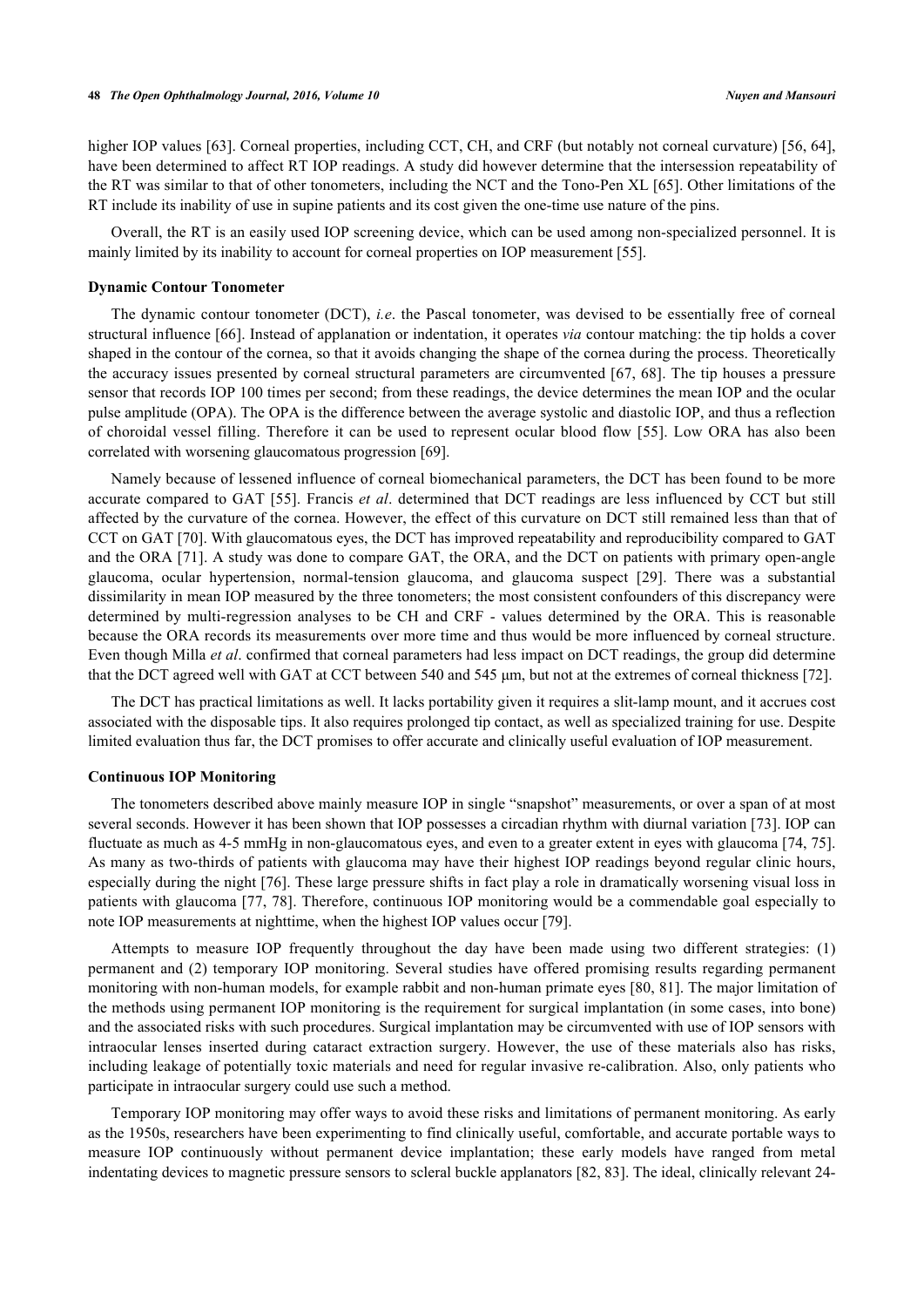hour IOP measuring device must easily implantable *via* a minimally invasive procedure, and must provide stable uninterrupted contact with the eye [\[84](#page-10-12)]. Chitnis *et al*. developed in 2011 an implantable transponder that measures the "true" IOP in the vitreous body *via* a hydraulic system [\[84](#page-10-12)]. More recently, the main method of temporary IOP monitoring has involved contact lens tonometry, which involves a soft contact lens that can determine small fluctuations in ocular circumference that parallel changes in IOP. In human enucleated eyes, Hjortdal *et al*. determined that a change in IOP of 1 mmHg was correlated with a change in corneal curvature of 3 μm, with a corneal radius of approximately 8 mm [\[85\]](#page-10-13). Another study corroborated the association between IOP and corneal curvature *in vivo*, by using positional change to induce change in IOP that corresponded well to change in ocular circumference measured at the limbus [\[86](#page-10-14)].

A gas-permeable, rigid contact lens was developed by Sanchez *et al*. in 2011 to measure IOP continuously for at least several hours [[87\]](#page-10-15). Tested in enucleated porcine and *in vivo* human eyes, the contact lens is shaped similar to a doughnut, connecting to an on-person unit *via* sensor and recorder wires. IOP measurement correlated excellently with the lens sensor resistance response, even with blinking and eye movements. However, use of the device currently is restricted by poor transparency of the lens and limited tolerability by the patient.

Within the last several years, Leonardi *et al*. has tested a soft contact lens sensor (CLS) with embedded microfabricated strain gauges that measure changes in the dimensions of the globe, in response to changes in IOP [[82\]](#page-10-10). This device was tested in enucleated porcine eyes, given that these eyes approached approximately the diameter of human eyes. The initial CLS used a wire connection between the contact lens and a recording instrument, and was able to approach rather well the "true" IOP (as measured by manometry inside the sample eyes)[[88](#page-10-16)]. The wireless commercial device was subsequently developed by Sensimed and termed the Triggerfish CLS. The 14.1 mm diameter sensor on the lens measures changes in corneal curvature every five minutes for 30 seconds. The Triggerfish CLS possesses a microprocessor built to communicate with an external antenna, which is placed around the eye to transmit IOP measurement data to a recorder worn by the patient [\[83\]](#page-10-11). The recorder then transmits the data to a computer using Bluetooth technology. In a study of healthy volunteers over the course of several months, the Triggerfish CLS was found to measure IOP accurately and reproducibly, compared to the NCT and GAT [[89\]](#page-10-17). It also confirms the presence of and aids to characterize the daily and nocturnal variations in IOP [[90\]](#page-10-18).

Prospective clinical investigations have studied the safety and side effect profile of the Triggerfish CLS in healthy and glaucomatous subjectspatients, with no significant safety issues found [[91\]](#page-10-19). In a study of ten healthy students, De Smedt *et al*. determined that the Triggerfish CLS had high tolerability and scored well on comfort, despite transient effects such as mild corneal abrasions and decrease in visual acuity during/immediately after CLS wear in several subjects [\[92\]](#page-11-0). In a study of 15 glaucoma patients, Mansouri *et al*. similarly found good tolerability and safety, with complications typical of soft contact lens wear - here, one case of corneal erosion and several cases of dry eye syndrome and superficial punctate keratopathy [\[93](#page-11-1)]. The investigators also confirmed with the device that the peak IOP did in fact occur during the nocturnal period. In a follow up study, the group again found no significant adverse effects, only conjunctival hyperemia, which occurred in about half of the subjects [[94\]](#page-11-2).

In order to use the Triggerfish CLS, patients currently need a prescription and training by healthcare professionals for use. However in the future, patients ideally would be able to obtain and use a CLS device easily. Patients still would need to be educated about the safety of contact lens wear, and use may be limited in those with dry eye syndrome or other corneal pathologies.

Another recent CLS design, developed by Chen *et al*., lacks an embedded chip, instead using a capacitator and coil to sense corneal deformation [[95\]](#page-11-3). Thus it is thinner than the Triggerfish CLS, which uses an embedded silicon chip. The thinner lens may potentially allow for improved contact with the corneal surface and more accurate measurements. Initial studies show promising linearity between IOP and sensing performance of the coil.

The CLS thus far proves to be a promising method for frequent, round-the-clock IOP measurements. Just as diabetic patients are encouraged to keep home logs to facilitate in-office evaluation and management, patients with glaucoma would greatly benefit from data available through 24-hour IOP monitoring.

# **DISCUSSION**

Spanning from GAT to the newer methods, the various tonometry methods described above offer different advantages and limitations. Some tonometers demonstrate their ideal accuracy as in-office devices, to diagnose accurately and guide disease management, and others are best utilized as practical simple-to-use population screening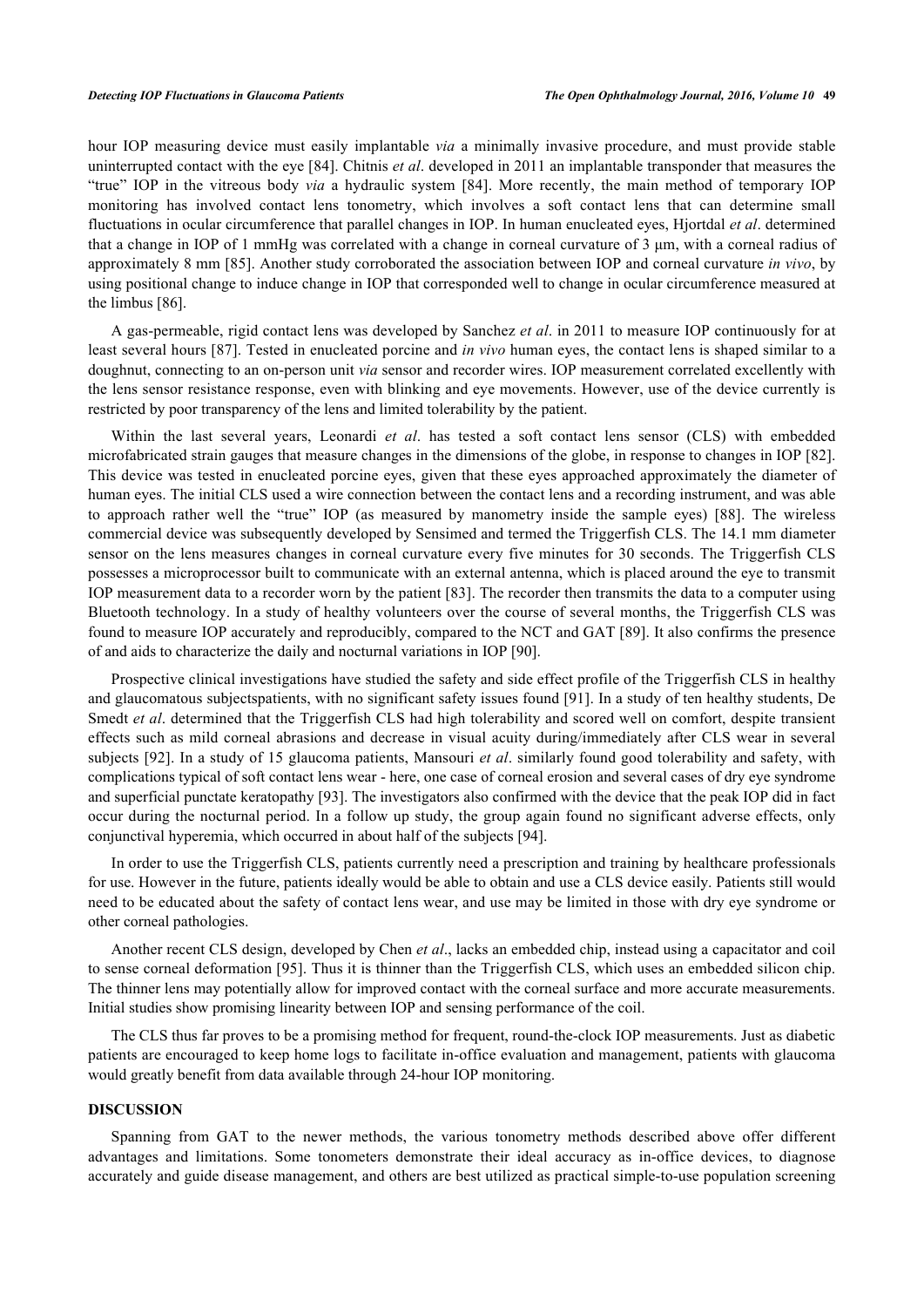tools.

In the ophthalmology clinic setting, GAT remains the reference standard, even over fifty years after its development. GAT has benefited from decades of evaluation: it has determined our current definitions of "normal" and "goal" IOP in glaucoma management, and it has been the most widely used device to assess degree of IOP lowering by current glaucoma medications and procedures. However, other tonometers such as the DCT and ORA offer additional clinically useful data not provided by GAT, such as ocular pulse amplitude (former) and parameters describing corneal structure (latter). They also bypass certain limitations observed with GAT, including the unaccounted-for influence of corneal biomechanical properties and the structural irregularities of pathologic or post-surgical corneas.

On the other hand, ease of use is more critical in the screening setting. All featuring portability, the Perkins tonometer, Tono-Pen XL, PT, and RT are relatively simple to learn how to use, and are able to evaluate IOP sufficiently in non-ideal situations - for example, in the supine position or in eyes from which bandage contact lenses cannot be removed. Perhaps in the future these instruments may be used routinely in the home as well so that patients can learn to record their IOP measurements on a regular basis.

In-home IOP measurement is a goal that recently has become realistically attainable. In the last several years, 24 hour IOP monitoring devices have made substantial progress. Besides proving reasonable accuracy, comfort, and safety, they have also already contributed to understanding of IOP circadian variation, especially in the nocturnal phase. Development and evaluation of improved and commercially available continuous-wear devices are currently in the works. In the mean time, patients and their ophthalmologists have a variety of tonometry devices at their fingertips to aid in diagnosis and management of glaucoma.

### **CONFLICT OF INTEREST**

The authors confirm that this article content has no conflict of interest.

# **ACKNOWLEDGEMENTS**

Declared none.

# **REFERENCES**

<span id="page-6-0"></span>[1] Resnikoff S, Pascolini D, Etya'ale D, *et al.* Global data on visual impairment in the year 2002. Bull World Health Organ 2004; 82(11): 844-51.

[PMID: [15640920\]](http://www.ncbi.nlm.nih.gov/pubmed/15640920)

- <span id="page-6-1"></span>[2] De Moraes CG, Prata TS, Liebmann J, Ritch R. Modalities of tonometry and their accuracy with respect to corneal thickness and irregularities. J Optom 2008; 1(2): 43-9. [\[http://dx.doi.org/10.3921/joptom.2008.43](http://dx.doi.org/10.3921/joptom.2008.43)]
- <span id="page-6-2"></span>[3] Goldmann H, Schmidt T. [Applanation tonometry]. Ophthalmologica 1957; 134(4): 221-42. [\[http://dx.doi.org/10.1159/000303213\]](http://dx.doi.org/10.1159/000303213) [PMID: [13484216](http://www.ncbi.nlm.nih.gov/pubmed/13484216)]
- <span id="page-6-3"></span>[4] Stamper RL. A history of intraocular pressure and its measurement. Optom Vis Sci 2011; 88(1): E16-28. [\[http://dx.doi.org/10.1097/OPX.0b013e318205a4e7](http://dx.doi.org/10.1097/OPX.0b013e318205a4e7)] [PMID: [21150677](http://www.ncbi.nlm.nih.gov/pubmed/21150677)]
- <span id="page-6-4"></span>[5] Whitacre MM, Stein RA, Hassanein K. The effect of corneal thickness on applanation tonometry. Am J Ophthalmol 1993; 115(5): 592-6. [\[http://dx.doi.org/10.1016/S0002-9394\(14\)71455-2\]](http://dx.doi.org/10.1016/S0002-9394(14)71455-2) [PMID: [8488910](http://www.ncbi.nlm.nih.gov/pubmed/8488910)]
- <span id="page-6-5"></span>[6] Herndon LW, Choudhri SA, Cox T, Damji KF, Shields MB, Allingham RR. Central corneal thickness in normal, glaucomatous, and ocular hypertensive eyes. Arch Ophthalmol 1997; 115(9): 1137-41. [\[http://dx.doi.org/10.1001/archopht.1997.01100160307007\]](http://dx.doi.org/10.1001/archopht.1997.01100160307007) [PMID: [9298054](http://www.ncbi.nlm.nih.gov/pubmed/9298054)]
- <span id="page-6-6"></span>[7] Brandt JD, Beiser JA, Kass MA, Gordon MO. Central corneal thickness in the ocular hypertension treatment study (OHTS). Ophthalmology 2001; 108(10): 1779-88. [\[http://dx.doi.org/10.1016/S0161-6420\(01\)00760-6\]](http://dx.doi.org/10.1016/S0161-6420(01)00760-6) [PMID: [11581049](http://www.ncbi.nlm.nih.gov/pubmed/11581049)]
- <span id="page-6-7"></span>[8] Böhm A, Kohlhaas M, Lerche RC, Bischoff B, Richard G. [Measuring intraocular pressure in keratoconus. Effect of the changed biomechanics]. Ophthalmologe 1997; 94(11): 771-4. [\[http://dx.doi.org/10.1007/s003470050201\]](http://dx.doi.org/10.1007/s003470050201) [PMID: [9465707](http://www.ncbi.nlm.nih.gov/pubmed/9465707)]
- <span id="page-6-8"></span>[9] Papastergiou GI, Kozobolis V, Siganos DS. Assessment of the pascal dynamic contour tonometer in measuring intraocular pressure in keratoconic eyes. J Glaucoma 2008; 17(6): 484-8. [\[http://dx.doi.org/10.1097/IJG.0b013e3181622502\]](http://dx.doi.org/10.1097/IJG.0b013e3181622502) [PMID: [18794685](http://www.ncbi.nlm.nih.gov/pubmed/18794685)]
- <span id="page-6-9"></span>[10] Ismail AR, Lamont M, Perera S, *et al.* Comparison of IOP measurement using GAT and DCT in patients with penetrating keratoplasties. Br J Ophthalmol 2007; 91(7): 980-1. [\[http://dx.doi.org/10.1136/bjo.2006.099564](http://dx.doi.org/10.1136/bjo.2006.099564)] [PMID: [17576716\]](http://www.ncbi.nlm.nih.gov/pubmed/17576716)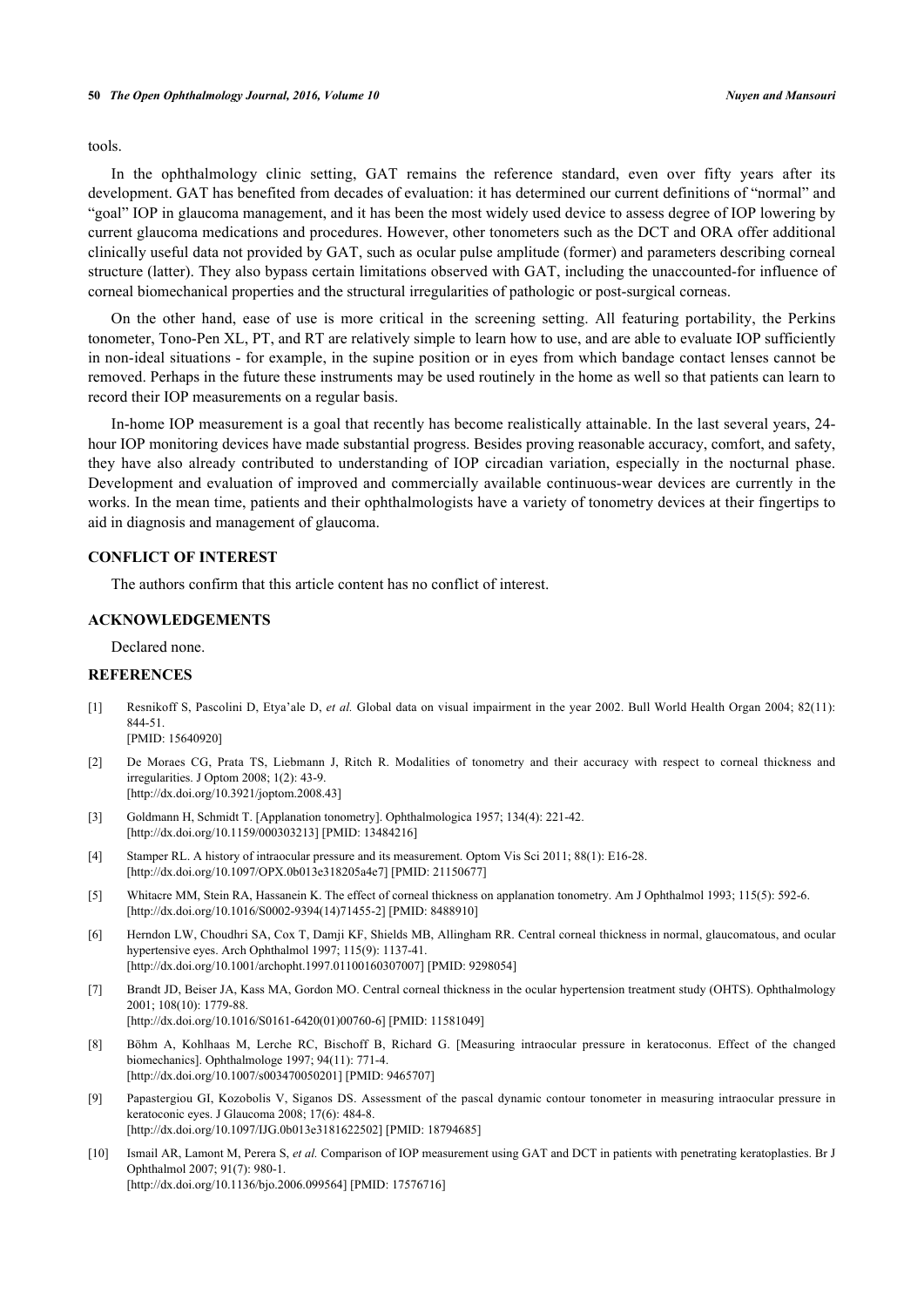<span id="page-7-0"></span>[11] Gunvant P, O'Leary DJ, Baskaran M, Broadway DC, Watkins RJ, Vijaya L. Evaluation of tonometric correction factors. J Glaucoma 2005; 14(5): 337-43. [\[http://dx.doi.org/10.1097/01.ijg.0000176940.81799.33](http://dx.doi.org/10.1097/01.ijg.0000176940.81799.33)] [PMID: [16148580\]](http://www.ncbi.nlm.nih.gov/pubmed/16148580)

- <span id="page-7-1"></span>[12] Wozniak K, Köller AU, Spörl E, Böhm AG, Pillunat LE. [Intraocular pressure measurement during the day and night for glaucoma patients and normal controls using Goldmann and Perkins applanation tonometry]. Ophthalmologe 2006; 103(12): 1027-31. [\[http://dx.doi.org/10.1007/s00347-006-1407-7\]](http://dx.doi.org/10.1007/s00347-006-1407-7) [PMID: [17048019](http://www.ncbi.nlm.nih.gov/pubmed/17048019)]
- <span id="page-7-2"></span>[13] Baskett JS, Goen TM, Terry JE. A comparison of Perkins and Goldmann applanation tonometry. J Am Optom Assoc 1986; 57(11): 832-4. [PMID: [3782712\]](http://www.ncbi.nlm.nih.gov/pubmed/3782712)
- <span id="page-7-3"></span>[14] Cook JA, Botello AP, Elders A, *et al.* Systematic review of the agreement of tonometers with Goldmann applanation tonometry. Opthalmology 2012; 119(8): 1552-7. [\[http://dx.doi.org/10.1016/j.ophtha.2012.02.030\]](http://dx.doi.org/10.1016/j.ophtha.2012.02.030)
- <span id="page-7-4"></span>[15] Jorge J, Díaz-Rey JA, González-Méijome JM, Almeida JB, Parafita MA. Clinical performance of the Reichert AT550: a new non-contact tonometer. Ophthalmic Physiol Opt 2002; 22(6): 560-4. [\[http://dx.doi.org/10.1046/j.1475-1313.2002.00077.x\]](http://dx.doi.org/10.1046/j.1475-1313.2002.00077.x) [PMID: [12477021](http://www.ncbi.nlm.nih.gov/pubmed/12477021)]
- <span id="page-7-6"></span>[16] Parker VA, Herrtage J, Sarkies NJ. Clinical comparison of the Keeler Pulsair 3000 with Goldmann applanation tonometry. Br J Ophthalmol 2001; 85(11): 1303-4.

[\[http://dx.doi.org/10.1136/bjo.85.11.1303](http://dx.doi.org/10.1136/bjo.85.11.1303)] [PMID: [11673293\]](http://www.ncbi.nlm.nih.gov/pubmed/11673293)

<span id="page-7-5"></span>[17] Moseley MJ, Evans NM, Fielder AR. Comparison of a new non-contact tonometer with Goldmann applanation. Eye (Lond) 1989; 3(Pt 3): 332-7.

[\[http://dx.doi.org/10.1038/eye.1989.48\]](http://dx.doi.org/10.1038/eye.1989.48) [PMID: [2612679](http://www.ncbi.nlm.nih.gov/pubmed/2612679)]

- <span id="page-7-7"></span>[18] Gupta V, Sony P, Agarwal HC, Sihota R, Sharma A. Inter-instrument agreement and influence of central corneal thickness on measurements with Goldmann, pneumotonometer and noncontact tonometer in glaucomatous eyes. Indian J Ophthalmol 2006; 54(4): 261-5. [\[http://dx.doi.org/10.4103/0301-4738.27952](http://dx.doi.org/10.4103/0301-4738.27952)] [PMID: [17090879](http://www.ncbi.nlm.nih.gov/pubmed/17090879)]
- <span id="page-7-8"></span>[19] Domke N, Hager A, Wiegand W. [Intraocular pressure and corneal thickness. A comparison between non-contact tonometry and applanation tonometry]. Ophthalmologe 2006; 103(7): 583-7. [\[http://dx.doi.org/10.1007/s00347-006-1364-1\]](http://dx.doi.org/10.1007/s00347-006-1364-1) [PMID: [16786183](http://www.ncbi.nlm.nih.gov/pubmed/16786183)]
- <span id="page-7-9"></span>[20] Broman AT, Congdon NG, Bandeen-Roche K, Quigley HA. Influence of corneal structure, corneal responsiveness, and other ocular parameters on tonometric measurement of intraocular pressure. J Glaucoma 2007; 16(7): 581-8 .
- <span id="page-7-10"></span>[21] Medeiros FA, Weinreb RN. Evaluation of the influence of corneal biomechanical properties on intraocular pressure measurements using the ocular response analyzer. J Glaucoma 2006; 15(5): 364-70. [\[http://dx.doi.org/10.1097/01.ijg.0000212268.42606.97](http://dx.doi.org/10.1097/01.ijg.0000212268.42606.97)] [PMID: [16988597\]](http://www.ncbi.nlm.nih.gov/pubmed/16988597)
- <span id="page-7-11"></span>[22] Wells AP, Garway-Heath DF, Poostchi A, Wong T, Chan KC, Sachdev N. Corneal hysteresis but not corneal thickness correlates with optic nerve surface compliance in glaucoma patients. Invest Ophthalmol Vis Sci 2008; 49(8): 3262-8. [\[http://dx.doi.org/10.1167/iovs.07-1556\]](http://dx.doi.org/10.1167/iovs.07-1556) [PMID: [18316697](http://www.ncbi.nlm.nih.gov/pubmed/18316697)]
- <span id="page-7-12"></span>[23] Congdon NG, Broman AT, Bandeen-Roche K, Grover D, Quigley HA. Central corneal thickness and corneal hysteresis associated with glaucoma damage. Am J Ophthalmol 2006; 141(5): 868-75. [\[http://dx.doi.org/10.1016/j.ajo.2005.12.007\]](http://dx.doi.org/10.1016/j.ajo.2005.12.007) [PMID: [16527231](http://www.ncbi.nlm.nih.gov/pubmed/16527231)]
- <span id="page-7-13"></span>[24] Sullivan-Mee M, Billingsley SC, Patel AD, Halverson KD, Alldredge BR, Qualls C. Ocular Response Analyzer in subjects with and without glaucoma. Optom Vis Sci 2008; 85(6): 463-70. [\[http://dx.doi.org/10.1097/OPX.0b013e3181784673](http://dx.doi.org/10.1097/OPX.0b013e3181784673)] [PMID: [18521025\]](http://www.ncbi.nlm.nih.gov/pubmed/18521025)
- <span id="page-7-14"></span>[25] Laiquzzaman M, Bhojwani R, Cunliffe I, Shah S. Diurnal variation of ocular hysteresis in normal subjects: relevance in clinical context. Clin Experiment Ophthalmol 2006; 34(2): 114-8. [\[http://dx.doi.org/10.1111/j.1442-9071.2006.01185.x\]](http://dx.doi.org/10.1111/j.1442-9071.2006.01185.x) [PMID: [16626423](http://www.ncbi.nlm.nih.gov/pubmed/16626423)]
- [26] Touboul D, Roberts C, Kérautret J, et al. Correlations between corneal hysteresis, intraocular pressure, and corneal central pachymetry. J Cataract Refract Surg 2008; 34(4): 616-22. [\[http://dx.doi.org/10.1016/j.jcrs.2007.11.051\]](http://dx.doi.org/10.1016/j.jcrs.2007.11.051) [PMID: [18361984](http://www.ncbi.nlm.nih.gov/pubmed/18361984)]
- [27] Hager A, Schroeder B, Sadeghi M, Grossherr M, Wiegand W. [The influence of corneal hysteresis and corneal resistance factor on the measurement of intraocular pressure]. Ophthalmologe 2007; 104(6): 484-9. [\[http://dx.doi.org/10.1007/s00347-007-1532-y\]](http://dx.doi.org/10.1007/s00347-007-1532-y) [PMID: [17587093](http://www.ncbi.nlm.nih.gov/pubmed/17587093)]
- <span id="page-7-15"></span>[28] Hager A, Loge K, Schroeder B, Füllhas M-O, Wiegand W. Effect of central corneal thickness and corneal hysteresis on tonometry as measured by dynamic contour tonometry, ocular response analyzer, and Goldmann tonometry in glaucomatous eyes. J Glaucoma 2008; 17(5): 361-5.

[\[http://dx.doi.org/10.1097/IJG.0b013e31815c3ad3](http://dx.doi.org/10.1097/IJG.0b013e31815c3ad3)] [PMID: [18703945\]](http://www.ncbi.nlm.nih.gov/pubmed/18703945)

- <span id="page-7-16"></span>[29] Sullivan-Mee M, Lewis SE, Pensyl D, Gerhardt G, Halverson KD, Qualls C. Factors influencing intermethod agreement between goldmann applanation, pascal dynamic contour, and ocular response analyzer tonometry. J Glaucoma 2013; 22(6): 487-95. [\[http://dx.doi.org/10.1097/IJG.0b013e31824cd08d](http://dx.doi.org/10.1097/IJG.0b013e31824cd08d)] [PMID: [22407388](http://www.ncbi.nlm.nih.gov/pubmed/22407388)]
- <span id="page-7-17"></span>[30] Moreno-Montañés J, Maldonado MJ, García N, Mendiluce L, García-Gómez PJ, Seguí-Gómez M. Reproducibility and clinical relevance of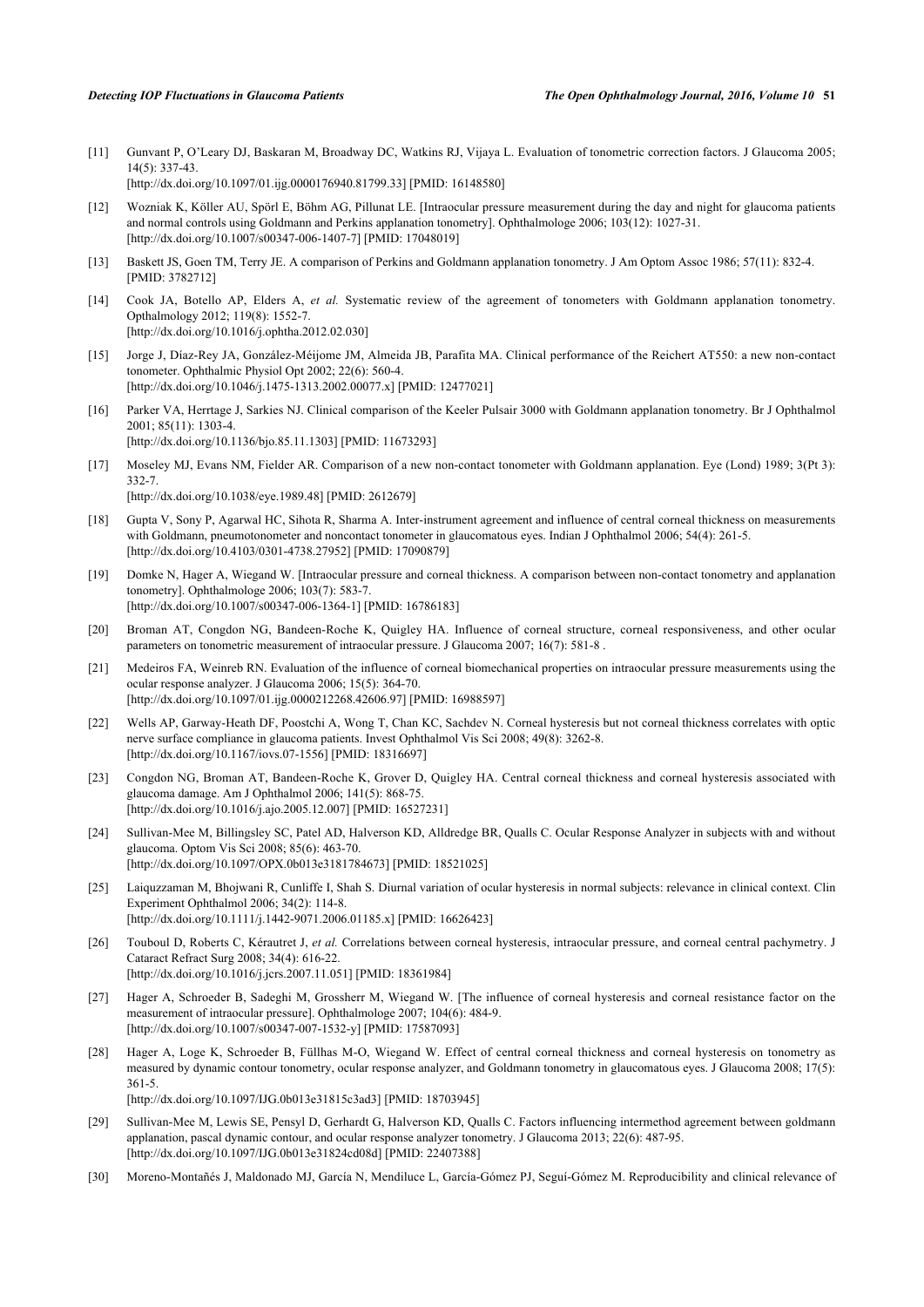the ocular response analyzer in nonoperated eyes: corneal biomechanical and tonometric implications. Invest Ophthalmol Vis Sci 2008; 49(3): 968-74.

[\[http://dx.doi.org/10.1167/iovs.07-0280\]](http://dx.doi.org/10.1167/iovs.07-0280) [PMID: [18326720](http://www.ncbi.nlm.nih.gov/pubmed/18326720)]

- <span id="page-8-0"></span>[31] González-Méijome JM, Queirós A, Jorge J, Díaz-Rey A, Parafita MA. Intraoffice variability of corneal biomechanical parameters and intraocular pressure (IOP). Optom Vis Sci 2008; 85(6): 457-62. [\[http://dx.doi.org/10.1097/OPX.0b013e3181783a5f\]](http://dx.doi.org/10.1097/OPX.0b013e3181783a5f) [PMID: [18521024](http://www.ncbi.nlm.nih.gov/pubmed/18521024)]
- <span id="page-8-1"></span>[32] Hon Y, Lam AK. Corneal deformation measurement using Scheimpflug noncontact tonometry. Optom Vis Sci 2013; 90(1): e1-8. [\[http://dx.doi.org/10.1097/OPX.0b013e318279eb87\]](http://dx.doi.org/10.1097/OPX.0b013e318279eb87) [PMID: [23238261](http://www.ncbi.nlm.nih.gov/pubmed/23238261)]
- <span id="page-8-2"></span>[33] Ali NQ, Patel DV, McGhee CN. Biomechanical responses of healthy and keratoconic corneas measured using a noncontact scheimpflugbased tonometer. Invest Ophthalmol Vis Sci 2014; 55(6): 3651-9. [\[http://dx.doi.org/10.1167/iovs.13-13715\]](http://dx.doi.org/10.1167/iovs.13-13715) [PMID: [24833745](http://www.ncbi.nlm.nih.gov/pubmed/24833745)]
- <span id="page-8-3"></span>[34] Bañeros-Rojas P, Martinez-de-la-Casa JM, Arribas-Pardo P, Berrozpe-Villabona C, Toro-Utrera P, García-Feijoó J. [Comparison between Goldmann, Icare Pro and Corvis ST tonometry]. Arch Soc Esp Oftalmol 2014; 89(7): 260-4. [\[http://dx.doi.org/10.1016/j.oftal.2014.02.001\]](http://dx.doi.org/10.1016/j.oftal.2014.02.001) [PMID: [24814401](http://www.ncbi.nlm.nih.gov/pubmed/24814401)]
- <span id="page-8-4"></span>[35] Augsburger A, Terry JE. Non-contact and Mackay-Marg tonometry: comparison in patients ages 7 to 85 years. Am J Optom Physiol Opt 1977; 54(1): 31-4. [\[http://dx.doi.org/10.1097/00006324-197701000-00004](http://dx.doi.org/10.1097/00006324-197701000-00004)] [PMID: [871146\]](http://www.ncbi.nlm.nih.gov/pubmed/871146)
- <span id="page-8-5"></span>[36] Stepanik J. Das mackay-marg-tonometer. Albr Von Graefes Arch Clin Exp Ophthalmol 1973; 188(3): 211-6.
- <span id="page-8-6"></span>[37] Kaufman HE, Wind CA, Waltman SR. Validity of Mackay-Marg electronic applanation tonometer in patients with scarred irregular corneas. Am J Ophthalmol 1970; 69(6): 1003-7. [\[http://dx.doi.org/10.1016/0002-9394\(70\)91047-0](http://dx.doi.org/10.1016/0002-9394(70)91047-0)] [PMID: [5423765](http://www.ncbi.nlm.nih.gov/pubmed/5423765)]
- <span id="page-8-7"></span>[38] Currie BD, Bagga H, Rademaker AW, Tanna AP. Effect of instrument orientation on the accuracy of intraocular pressure measurements in human cadaveric eyes: manometric evaluation of the model 30 classic Pneumatonometer and Tono-Pen XL. J Glaucoma 2011; 20(8): 465-9. [\[http://dx.doi.org/10.1097/IJG.0b013e3181f46324\]](http://dx.doi.org/10.1097/IJG.0b013e3181f46324) [PMID: [20852435](http://www.ncbi.nlm.nih.gov/pubmed/20852435)]
- <span id="page-8-8"></span>[39] Mark LK, Asbell PA, Torres MA, Failla SJ. Accuracy of intraocular pressure measurements with two different tonometers through bandage contact lenses. Cornea 1992; 11(4): 277-81. [\[http://dx.doi.org/10.1097/00003226-199207000-00001](http://dx.doi.org/10.1097/00003226-199207000-00001)] [PMID: [1424645\]](http://www.ncbi.nlm.nih.gov/pubmed/1424645)
- <span id="page-8-9"></span>[40] Azuara-Blanco A, Bhojani TK, Sarhan AR, Pillai CT, Dua HS. Tono-Pen determination of intraocular pressure in patients with band keratopathy or glued cornea. Br J Ophthalmol 1998; 82(6): 634-6. [\[http://dx.doi.org/10.1136/bjo.82.6.634](http://dx.doi.org/10.1136/bjo.82.6.634)] [PMID: [9797663\]](http://www.ncbi.nlm.nih.gov/pubmed/9797663)
- <span id="page-8-10"></span>[41] Minckler DS, Baerveldt G, Heuer DK, Quillen-Thomas B, Walonker AF, Weiner J. Clinical evaluation of the Oculab Tono-Pen. Am J Ophthalmol 1987; 104(2): 168-73. [\[http://dx.doi.org/10.1016/0002-9394\(87\)90010-9](http://dx.doi.org/10.1016/0002-9394(87)90010-9)] [PMID: [3618714](http://www.ncbi.nlm.nih.gov/pubmed/3618714)]
- [42] Kao SF, Lichter PR, Bergstrom TJ, Rowe S, Musch DC. Clinical comparison of the Oculab Tono-Pen to the Goldmann applanation tonometer. Ophthalmology 1987; 94(12): 1541-4. [\[http://dx.doi.org/10.1016/S0161-6420\(87\)33249-X\]](http://dx.doi.org/10.1016/S0161-6420(87)33249-X) [PMID: [3431824](http://www.ncbi.nlm.nih.gov/pubmed/3431824)]
- <span id="page-8-11"></span>[43] Boothe WA, Lee DA, Panek WC, Pettit TH. The Tono-Pen. A manometric and clinical study. Arch Ophthalmol 1988; 106(9): 1214-7. [\[http://dx.doi.org/10.1001/archopht.1988.01060140374035\]](http://dx.doi.org/10.1001/archopht.1988.01060140374035) [PMID: [3415545](http://www.ncbi.nlm.nih.gov/pubmed/3415545)]
- <span id="page-8-12"></span>[44] Kooner KS, Cooksey JC, Barron JB, Zimmerman TJ, Gupte RK, Wall JL. Tonometry comparison: Goldmann *versus* Tono-Pen. Ann Ophthalmol 1992; 24(1): 29-36. [PMID: [1543324\]](http://www.ncbi.nlm.nih.gov/pubmed/1543324)
- <span id="page-8-13"></span>[45] Farrar SM, Miller KN, Shields MB, Stoup CM. An evaluation of the Tono-Pen for the measurement of diurnal intraocular pressure. Am J Ophthalmol 1989; 107(4): 411-6. [\[http://dx.doi.org/10.1016/0002-9394\(89\)90666-1](http://dx.doi.org/10.1016/0002-9394(89)90666-1)] [PMID: [2929709](http://www.ncbi.nlm.nih.gov/pubmed/2929709)]
- <span id="page-8-14"></span>[46] Horowitz GS, Byles J, Lee J, D'Este C. Comparison of the Tono-Pen and Goldmann tonometer for measuring intraocular pressure in patients with glaucoma. Clin Experiment Ophthalmol 2004; 32(6): 584-9. [\[http://dx.doi.org/10.1111/j.1442-9071.2004.00907.x\]](http://dx.doi.org/10.1111/j.1442-9071.2004.00907.x) [PMID: [15575828](http://www.ncbi.nlm.nih.gov/pubmed/15575828)]
- <span id="page-8-15"></span>[47] Salvetat ML, Zeppieri M, Tosoni C, Brusini P. Comparisons between Pascal dynamic contour tonometry, the TonoPen, and Goldmann applanation tonometry in patients with glaucoma. Acta Opthalmol Scand 2007; 85(3): 272-9. [\[http://dx.doi.org/10.1111/j.1600-0420.2006.00834.x\]](http://dx.doi.org/10.1111/j.1600-0420.2006.00834.x)
- <span id="page-8-16"></span>[48] Moses RA, Grodzki WJ Jr. The pneumatonograph. A laboratory study. Arch Ophthalmol 1979; 97(3): 547-52. [\[http://dx.doi.org/10.1001/archopht.1979.01020010291023\]](http://dx.doi.org/10.1001/archopht.1979.01020010291023) [PMID: [420643](http://www.ncbi.nlm.nih.gov/pubmed/420643)]
- <span id="page-8-17"></span>[49] Scibilia GD, Ehlers WH, Donshik PC. The effects of therapeutic contact lenses on intraocular pressure measurement. CLAO J 1996; 22(4): 262-5. [PMID: [8906384\]](http://www.ncbi.nlm.nih.gov/pubmed/8906384)
- <span id="page-8-18"></span>[50] Bayraktar S, Bayraktar Z. Central corneal thickness and intraocular pressure relationship in eyes with and without previous LASIK: comparison of Goldmann applanation tonometer with pneumatonometer. Eur J Ophthalmol 2005; 15(1): 81-8.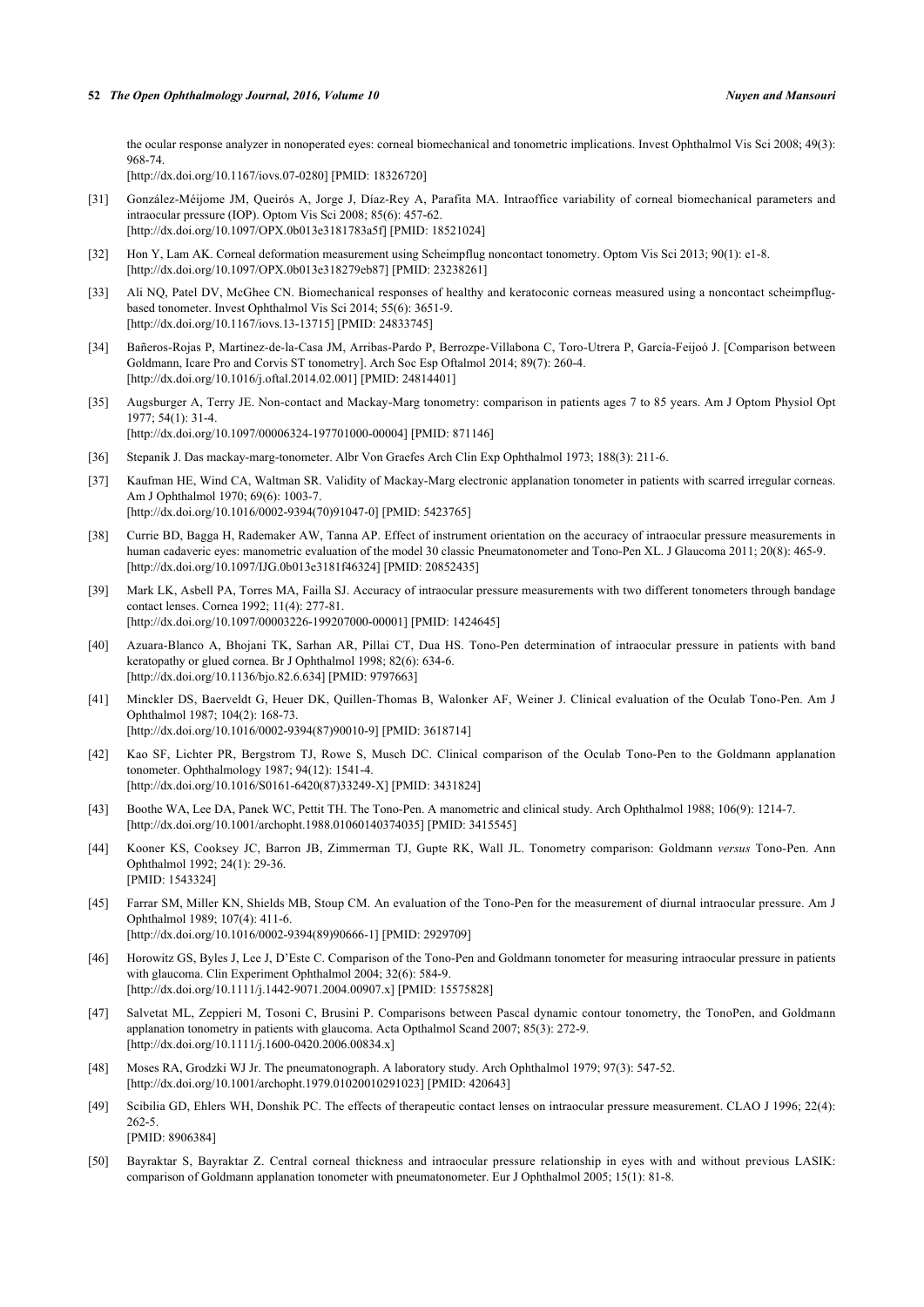[PMID: [15751244\]](http://www.ncbi.nlm.nih.gov/pubmed/15751244)

- <span id="page-9-0"></span>[51] Tonnu P-A, Ho T, Newson T, *et al.* The influence of central corneal thickness and age on intraocular pressure measured by pneumotonometry, non-contact tonometry, the Tono-Pen XL, and Goldmann applanation tonometry. Br J Ophthalmol 2005; 89(7): 851-4. [\[http://dx.doi.org/10.1136/bjo.2004.056622](http://dx.doi.org/10.1136/bjo.2004.056622)] [PMID: [15965165\]](http://www.ncbi.nlm.nih.gov/pubmed/15965165)
- <span id="page-9-1"></span>[52] Saleh TA, Adams M, McDermott B, Claridge KG, Ewings P. Effects of central corneal thickness and corneal curvature on the intraocular pressure measurement by Goldmann applanation tonometer and ocular blood flow pneumatonometer. Clin Experiment Ophthalmol 2006; 34(6): 516-20. [\[http://dx.doi.org/10.1111/j.1442-9071.2006.01266.x\]](http://dx.doi.org/10.1111/j.1442-9071.2006.01266.x) [PMID: [16925697](http://www.ncbi.nlm.nih.gov/pubmed/16925697)]
- <span id="page-9-2"></span>[53] Morgan AJ, Harper J, Hosking SL, Gilmartin B. The effect of corneal thickness and corneal curvature on pneumatonometer measurements. Curr Eye Res 2002; 25(2): 107-12. [\[http://dx.doi.org/10.1076/ceyr.25.2.107.10162\]](http://dx.doi.org/10.1076/ceyr.25.2.107.10162) [PMID: [12525964](http://www.ncbi.nlm.nih.gov/pubmed/12525964)]
- <span id="page-9-3"></span>[54] Dekking HM, Coster HD. Dynamic tonometry. Ophthalmologica 1967; 154(1): 59-74. [\[http://dx.doi.org/10.1159/000305149\]](http://dx.doi.org/10.1159/000305149) [PMID: [6059593](http://www.ncbi.nlm.nih.gov/pubmed/6059593)]
- <span id="page-9-4"></span>[55] ElMallah MK, Asrani SG. New ways to measure intraocular pressure. Curr Opin Ophthalmol 2008; 19(2): 122-6. [\[http://dx.doi.org/10.1097/ICU.0b013e3282f391ae\]](http://dx.doi.org/10.1097/ICU.0b013e3282f391ae) [PMID: [18301285](http://www.ncbi.nlm.nih.gov/pubmed/18301285)]
- <span id="page-9-5"></span>[56] Chui WS, Lam A, Chen D, Chiu R. The influence of corneal properties on rebound tonometry. Ophthalmology 2008; 115(1): 80-4. [\[http://dx.doi.org/10.1016/j.ophtha.2007.03.061\]](http://dx.doi.org/10.1016/j.ophtha.2007.03.061) [PMID: [17573114](http://www.ncbi.nlm.nih.gov/pubmed/17573114)]
- <span id="page-9-6"></span>[57] González-Méijome JM, Jorge J, Queirós A, *et al.* Age differences in central and peripheral intraocular pressure using a rebound tonometer. Br J Ophthalmol 2006; 90(12): 1495-500. [\[http://dx.doi.org/10.1136/bjo.2006.103044](http://dx.doi.org/10.1136/bjo.2006.103044)] [PMID: [16885185\]](http://www.ncbi.nlm.nih.gov/pubmed/16885185)
- <span id="page-9-7"></span>[58] Moreno-Montañés J, García N, Fernández-Hortelano A, García-Layana A. Rebound tonometer compared with goldmann tonometer in normal and pathologic corneas. Cornea 2007; 26(4): 427-30. [\[http://dx.doi.org/10.1097/ICO.0b013e318030df6e](http://dx.doi.org/10.1097/ICO.0b013e318030df6e)] [PMID: [17457191\]](http://www.ncbi.nlm.nih.gov/pubmed/17457191)
- <span id="page-9-8"></span>[59] Cervino A. Rebound tonometry: new opportunities and limitations of non-invasive determination of intraocular pressure. Br J Ophthalmol 2006; 90(12): 1444-6. [\[http://dx.doi.org/10.1136/bjo.2006.102970](http://dx.doi.org/10.1136/bjo.2006.102970)] [PMID: [17114589\]](http://www.ncbi.nlm.nih.gov/pubmed/17114589)
- <span id="page-9-9"></span>[60] Vincent SJ, Vincent RA, Shields D, Lee GA. Comparison of intraocular pressure measurement between rebound, non-contact and Goldmann applanation tonometry in treated glaucoma patients. Clin Experiment Ophthalmol 2012; 40(4): e163-170. [\[http://dx.doi.org/10.1111/j.1442-9071.2011.02670.x\]](http://dx.doi.org/10.1111/j.1442-9071.2011.02670.x)
- <span id="page-9-11"></span>[61] Van der Jagt LH, Jansonius NM. Three portable tonometers, the TGDc-01, the ICARE and the Tonopen XL, compared with each other and with Goldmann applanation tonometry. Ophthalmic Physiol Opt 2005; 25: 429-35.
- <span id="page-9-10"></span>[62] Nakamura M, Darhad U, Tatsumi Y, *et al.* Agreement of rebound tonometer in measuring intraocular pressure with three types of applanation tonometers. Am J Ophthalmol 2006; 142(2): 332-4. [\[http://dx.doi.org/10.1016/j.ajo.2006.02.035\]](http://dx.doi.org/10.1016/j.ajo.2006.02.035) [PMID: [16876523](http://www.ncbi.nlm.nih.gov/pubmed/16876523)]
- <span id="page-9-12"></span>[63] Martinez-de-la-Casa JM, Garcia-Feijoo J, Castillo A, Garcia-Sanchez J. Reproducibility and clinical evaluation of rebound tonometry. Invest Ophthalmol Vis Sci 2005; 46(12): 4578-80. [\[http://dx.doi.org/10.1167/iovs.05-0586\]](http://dx.doi.org/10.1167/iovs.05-0586) [PMID: [16303951](http://www.ncbi.nlm.nih.gov/pubmed/16303951)]
- <span id="page-9-13"></span>[64] Jóhannesson G, Hallberg P, Eklund A, Lindén C. ICare and Goldmann applanation tonometry-a comparative study. Acta Ophthalmol 2008; 86: 614-21.
- <span id="page-9-14"></span>[65] Davies LN, Bartlett H, Mallen EA, Wolffsohn JS. Clinical evaluation of rebound tonometer. Acta Ophthalmol Scand 2006; 84(2): 206-9. [\[http://dx.doi.org/10.1111/j.1600-0420.2005.00610.x\]](http://dx.doi.org/10.1111/j.1600-0420.2005.00610.x) [PMID: [16637838](http://www.ncbi.nlm.nih.gov/pubmed/16637838)]
- <span id="page-9-15"></span>[66] Kanngiesser HE, Kniestedt C, Robert YC. Dynamic contour tonometry: presentation of a new tonometer. J Glaucoma 2005; 14(5): 344-50. [\[http://dx.doi.org/10.1097/01.ijg.0000176936.16015.4e\]](http://dx.doi.org/10.1097/01.ijg.0000176936.16015.4e) [PMID: [16148581](http://www.ncbi.nlm.nih.gov/pubmed/16148581)]
- <span id="page-9-16"></span>[67] Kniestedt C, Lin S, Choe J, Bostrom A, Nee M, Stamper RL. Clinical comparison of contour and applanation tonometry and their relationship to pachymetry. Arch Ophthalmol 2005; 123(11): 1532-7. [\[http://dx.doi.org/10.1001/archopht.123.11.1532\]](http://dx.doi.org/10.1001/archopht.123.11.1532) [PMID: [16286615](http://www.ncbi.nlm.nih.gov/pubmed/16286615)]
- <span id="page-9-17"></span>[68] Kotecha A, White ET, Shewry JM, Garway-Heath DF. The relative effects of corneal thickness and age on Goldmann applanation tonometry and dynamic contour tonometry. Br J Ophthalmol 2005; 89(12): 1572-5. [\[http://dx.doi.org/10.1136/bjo.2005.075580](http://dx.doi.org/10.1136/bjo.2005.075580)] [PMID: [16299132\]](http://www.ncbi.nlm.nih.gov/pubmed/16299132)
- <span id="page-9-18"></span>[69] Weizer JS, Asrani S, Stinnett SS, Herndon LW. The clinical utility of dynamic contour tonometry and ocular pulse amplitude. J Glaucoma 2007; 16(8): 700-3.
	- [\[http://dx.doi.org/10.1097/IJG.0b013e31806ab2fe\]](http://dx.doi.org/10.1097/IJG.0b013e31806ab2fe) [PMID: [18091458](http://www.ncbi.nlm.nih.gov/pubmed/18091458)]
- <span id="page-9-19"></span>[70] Francis BA, Hsieh A, Lai M-Y, *et al.* Effects of corneal thickness, corneal curvature, and intraocular pressure level on Goldmann applanation tonometry and dynamic contour tonometry. Opthalmology 2007; 114(1): 20-6. [\[http://dx.doi.org/10.1016/j.ophtha.2006.06.047\]](http://dx.doi.org/10.1016/j.ophtha.2006.06.047)
- <span id="page-9-20"></span>[71] Sullivan-Mee M, Gerhardt G, Halverson KD, Qualls C. Repeatability and reproducibility for intraocular pressure measurement by dynamic contour, ocular response analyzer, and goldmann applanation tonometry. J Glaucoma 2009; 18(9): 666-73.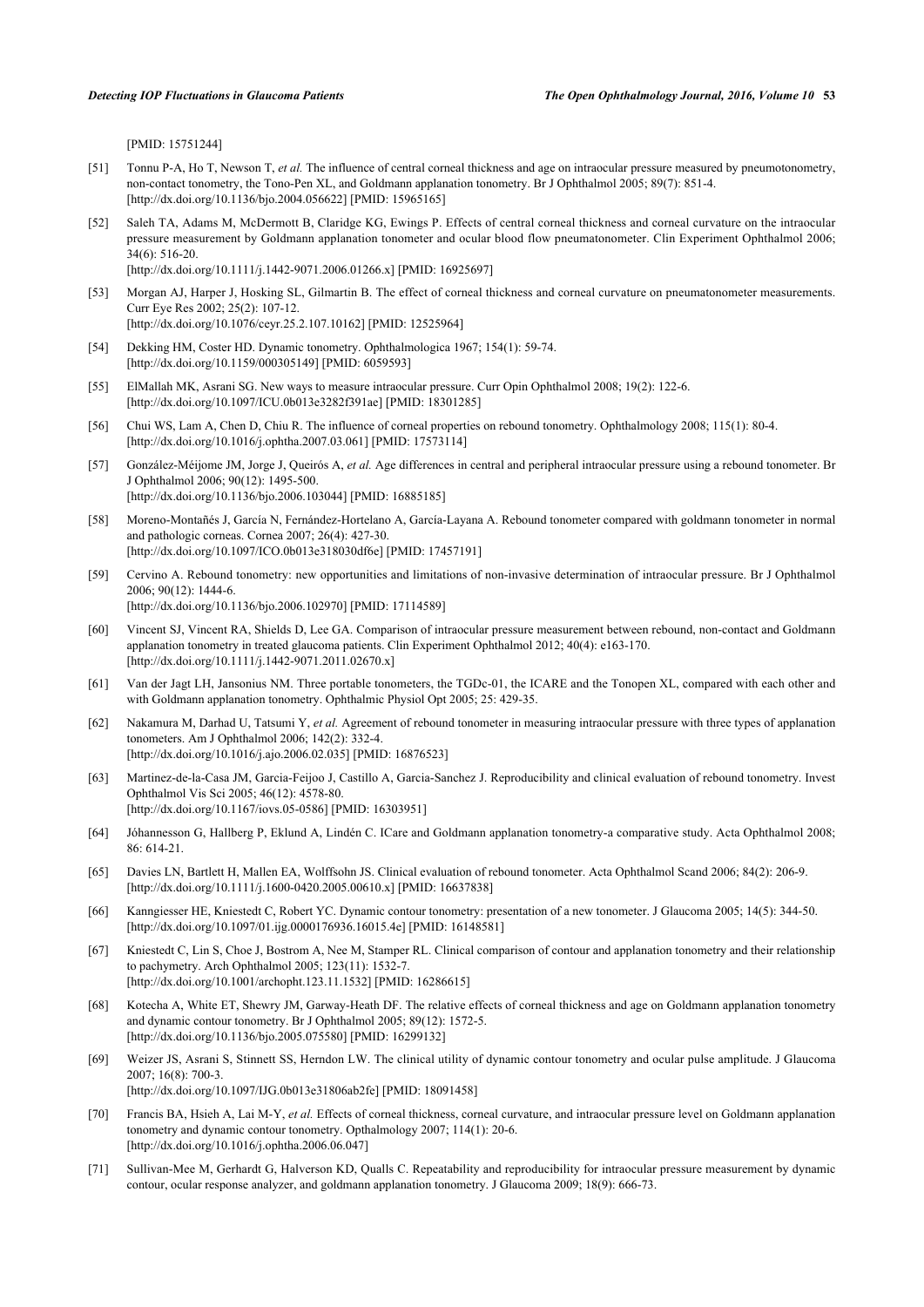#### **54** *The Open Ophthalmology Journal, 2016, Volume 10 Nuyen and Mansouri*

[\[http://dx.doi.org/10.1097/IJG.0b013e31819c487d](http://dx.doi.org/10.1097/IJG.0b013e31819c487d)] [PMID: [20010245](http://www.ncbi.nlm.nih.gov/pubmed/20010245)]

- <span id="page-10-0"></span>[72] Milla E, Duch S, Buchacra O, Masuet C. Poor agreement between Goldmann and Pascal tonometry in eyes with extreme pachymetry. Eye (Lond) 2009; 23(3): 536-42. [\[http://dx.doi.org/10.1038/eye.2008.90\]](http://dx.doi.org/10.1038/eye.2008.90) [PMID: [18369376](http://www.ncbi.nlm.nih.gov/pubmed/18369376)]
- <span id="page-10-1"></span>[73] Mansouri K, Weinreb RN, Medeiros FA. Is 24-hour intraocular pressure monitoring necessary in glaucoma? Semin Ophthalmol 2013; 28(3): 157-64.
	- [\[http://dx.doi.org/10.3109/08820538.2013.771201\]](http://dx.doi.org/10.3109/08820538.2013.771201) [PMID: [23697618](http://www.ncbi.nlm.nih.gov/pubmed/23697618)]
- <span id="page-10-2"></span>[74] Liu JH, Kripke DF, Twa MD, *et al.* Twenty-four-hour pattern of intraocular pressure in the aging population. Invest Ophthalmol Vis Sci 1999; 40(12): 2912-7. [PMID: [10549652\]](http://www.ncbi.nlm.nih.gov/pubmed/10549652)
- <span id="page-10-3"></span>[75] Liu JH, Zhang X, Kripke DF, Weinreb RN. Twenty-four-hour intraocular pressure pattern associated with early glaucomatous changes. Invest Ophthalmol Vis Sci 2003; 44(4): 1586-90. [\[http://dx.doi.org/10.1167/iovs.02-0666\]](http://dx.doi.org/10.1167/iovs.02-0666) [PMID: [12657596](http://www.ncbi.nlm.nih.gov/pubmed/12657596)]
- <span id="page-10-4"></span>[76] Barkana Y, Anis S, Liebmann J, Tello C, Ritch R. Clinical utility of intraocular pressure monitoring outside of normal office hours in patients with glaucoma. Arch Ophthalmol 2006; 124(6): 793-7. [\[http://dx.doi.org/10.1001/archopht.124.6.793\]](http://dx.doi.org/10.1001/archopht.124.6.793) [PMID: [16769832](http://www.ncbi.nlm.nih.gov/pubmed/16769832)]
- <span id="page-10-5"></span>[77] Caprioli J, Coleman AL. Intraocular pressure fluctuation a risk factor for visual field progression at low intraocular pressures in the advanced glaucoma intervention study. Ophthalmology 2008; 115(7): 1123-1129.e3. [\[http://dx.doi.org/10.1016/j.ophtha.2007.10.031\]](http://dx.doi.org/10.1016/j.ophtha.2007.10.031) [PMID: [18082889](http://www.ncbi.nlm.nih.gov/pubmed/18082889)]
- <span id="page-10-6"></span>[78] Quaranta L, Katsanos A, Russo A, Riva I. 24-hour intraocular pressure and ocular perfusion pressure in glaucoma. Surv Ophthalmol 2013; 58  $(1)$ : 26 -41.
- <span id="page-10-7"></span>[79] Kóthy P, Vargha P, Holló G. Ocuton-S self tonometry *vs*. Goldmann tonometry; a diurnal comparison study. Acta Ophthalmol Scand 2001; 79(3): 294-7.

[\[http://dx.doi.org/10.1034/j.1600-0420.2001.790317.x\]](http://dx.doi.org/10.1034/j.1600-0420.2001.790317.x) [PMID: [11401642](http://www.ncbi.nlm.nih.gov/pubmed/11401642)]

- <span id="page-10-8"></span>[80] Todani A, Behlau I, Fava MA, *et al.* Intraocular pressure measurement by radio wave telemetry. Invest Ophthalmol Vis Sci 2011; 52(13): 9573-80. [\[http://dx.doi.org/10.1167/iovs.11-7878\]](http://dx.doi.org/10.1167/iovs.11-7878) [PMID: [22039243](http://www.ncbi.nlm.nih.gov/pubmed/22039243)]
- <span id="page-10-9"></span>[81] Downs JC, Burgoyne CF, Seigfreid WP, Reynaud JF, Strouthidis NG, Sallee V. 24-hour IOP telemetry in the nonhuman primate: implant
- system performance and initial characterization of IOP at multiple timescales. Invest Ophthalmol Vis Sci 2011; 52(10): 7365-75. [\[http://dx.doi.org/10.1167/iovs.11-7955\]](http://dx.doi.org/10.1167/iovs.11-7955) [PMID: [21791586](http://www.ncbi.nlm.nih.gov/pubmed/21791586)]
- <span id="page-10-10"></span>[82] Leonardi M, Leuenberger P, Bertrand D, Bertsch A, Renaud P. First steps toward noninvasive intraocular pressure monitoring with a sensing contact lens. Invest Ophthalmol Vis Sci 2004; 45(9): 3113-7. [\[http://dx.doi.org/10.1167/iovs.04-0015\]](http://dx.doi.org/10.1167/iovs.04-0015) [PMID: [15326128](http://www.ncbi.nlm.nih.gov/pubmed/15326128)]
- <span id="page-10-11"></span>[83] Yung E, Trubnik V, Katz LJ. An overview of home tonometry and telemetry for intraocular pressure monitoring in humans. Graefes Arch Clin Exp Ophthalmol 2014; 252(8): 1179-88. [\[http://dx.doi.org/10.1007/s00417-014-2668-5\]](http://dx.doi.org/10.1007/s00417-014-2668-5)
- <span id="page-10-12"></span>[84] Chitnis G, Maleki T, Samuels B, Cantor LB, Ziaie B. A minimally invasive implantable wireless pressure sensor for continuous IOP monitoring. IEEE Trans Biomed Eng 2013; 60(1): 250-6. [\[http://dx.doi.org/10.1109/TBME.2012.2205248](http://dx.doi.org/10.1109/TBME.2012.2205248)] [PMID: [22736631\]](http://www.ncbi.nlm.nih.gov/pubmed/22736631)
- <span id="page-10-13"></span>[85] Hjortdal JO, Jensen PK. *In vitro* measurement of corneal strain, thickness, and curvature using digital image processing. Acta Ophthalmol Scand 1995; 73(1): 5-11.

[\[http://dx.doi.org/10.1111/j.1600-0420.1995.tb00004.x\]](http://dx.doi.org/10.1111/j.1600-0420.1995.tb00004.x) [PMID: [7627759](http://www.ncbi.nlm.nih.gov/pubmed/7627759)]

- <span id="page-10-14"></span>[86] Lam AKC, Douthwaite WA. The effect of an artificially elevated intraocular pressure on the central corneal curvature. Opthalmic Physiol Opt 1997; 17(1): 18-24.
- <span id="page-10-15"></span>[87] Sánchez I, Laukhin V, Moya A, *et al.* Prototype of a nanostructured sensing contact lens for noninvasive intraocular pressure monitoring. Invest Ophthalmol Vis Sci 2011; 52(11): 8310-5. [\[http://dx.doi.org/10.1167/iovs.10-7064\]](http://dx.doi.org/10.1167/iovs.10-7064) [PMID: [21948548](http://www.ncbi.nlm.nih.gov/pubmed/21948548)]
- <span id="page-10-16"></span>[88] Leonardi M, Pitchon EM, Bertsch A, Renaud P, Mermoud A. Wireless contact lens sensor for intraocular pressure monitoring: assessment on enucleated pig eyes. Acta Ophthalmol 2009; 87(4): 433-7. [\[http://dx.doi.org/10.1111/j.1755-3768.2008.01404.x\]](http://dx.doi.org/10.1111/j.1755-3768.2008.01404.x) [PMID: [19016660](http://www.ncbi.nlm.nih.gov/pubmed/19016660)]
- <span id="page-10-17"></span>[89] Mottet B, Aptel F, Romanet J-P, Hubanova R, Pépin J-L, Chiquet C. 24-hour intraocular pressure rhythm in young healthy subjects evaluated with continuous monitoring using a contact lens sensor. JAMA Ophthalmol 2013; 131(12): 1507 -6.
- <span id="page-10-18"></span>[90] Agnifili L, Mastropasqua R, Frezzotti P, *et al.* Circadian intraocular pressure patterns in healthy subjects, primary open angle and normal tension glaucoma patients with a contact lens sensor. Acta Ophthalmol 2015; 93(1): e14-21. [\[http://dx.doi.org/10.1111/aos.12408](http://dx.doi.org/10.1111/aos.12408)] [PMID: [24720477](http://www.ncbi.nlm.nih.gov/pubmed/24720477)]
- <span id="page-10-19"></span>[91] Lorenz K, Korb C, Herzog N, *et al.* Tolerability of 24-hour intraocular pressure monitoring of a pressure-sensitive contact lens. J Glaucoma 2013; 22(4): 311 -6.